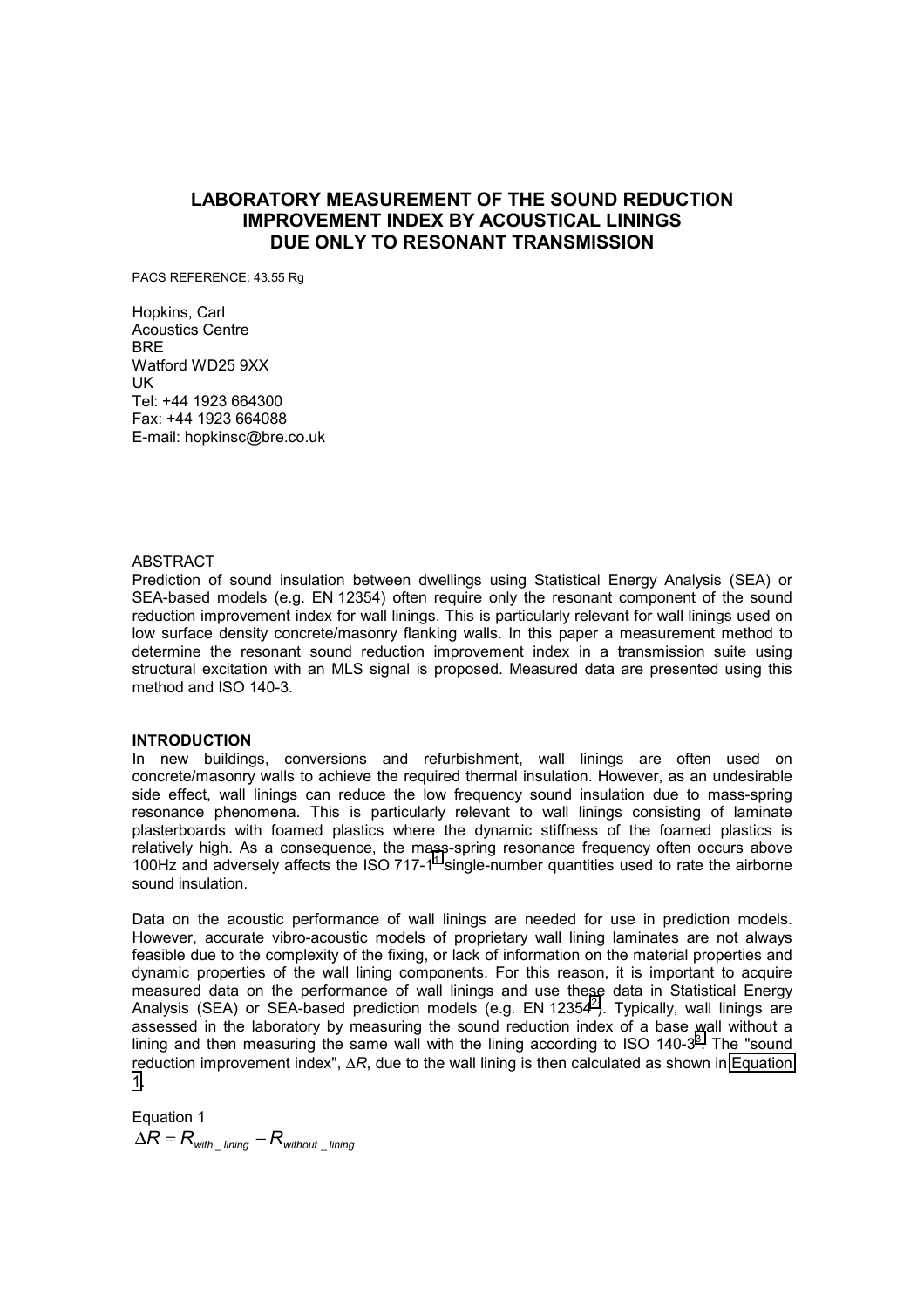However, ∆*R* data include sound transmission due to both resonant and non-resonant transmission paths. Therefore in SEA or SEA-based models, ∆*R* data are only strictly relevant when the wall lining is applied to one surface of a wall when that wall faces into two different rooms, i.e. on a separating wall between dwellings. When wall linings are applied to concrete/masonry *flanking* walls, ∆*R* data are no longer strictly "correct" below the critical frequency when there is only resonant transmission via the concrete/masonry flanking walls.

In order to measure ∆*R* values in the laboratory that are relevant to flanking walls in prediction models, it is necessary to measure ∆*R* in a different way such that *only* resonant transmission takes place. This new parameter will be called the "resonant sound reduction improvement index", ∆*R*res.

# **MEASUREMENT OF THE RESONANT SOUND REDUCTION IMPROVEMENT INDEX,** ∆*R***res**

The resonant sound reduction improvement index, ∆R<sub>res</sub> can be measured by exciting the wall such that only resonant transmission takes place. The method will be referred to here as the "MLS vibration method". This approach uses structural excitation from an electrodynamic shaker rather than a loudspeaker as used in ISO 140-3 measurements. The procedure requires measurement of the vibration level on the base wall and the resulting sound pressure level in the receive room. The excitation is applied to the side of the wall without the wall lining with the vibration measurements also taken on the side of the wall without the lining as shown in Figure 1.

To avoid problems in the measurement of low sound pressure levels in the receiving room, it is convenient to use an MLS signal for the structural excitation. A dual channel MLS analyser (Norsonic 840) was used to measure vibration in one channel and sound pressure level in the other channel. Red-white noise was used as the MLS signal with MLS signal-to-noise ratios ≥15dB as the acceptance criterion.



Figure 1 : MLS vibration method. Charge amplifier, accelerometer and electrodynamic shaker in the transmission suite.

Three excitation positions were used with four different accelerometer positions for each excitation position. Stationary microphone positions were required due to the use of MLS signal. Two different microphone positions were used to measure the sound pressure level for each accelerometer position.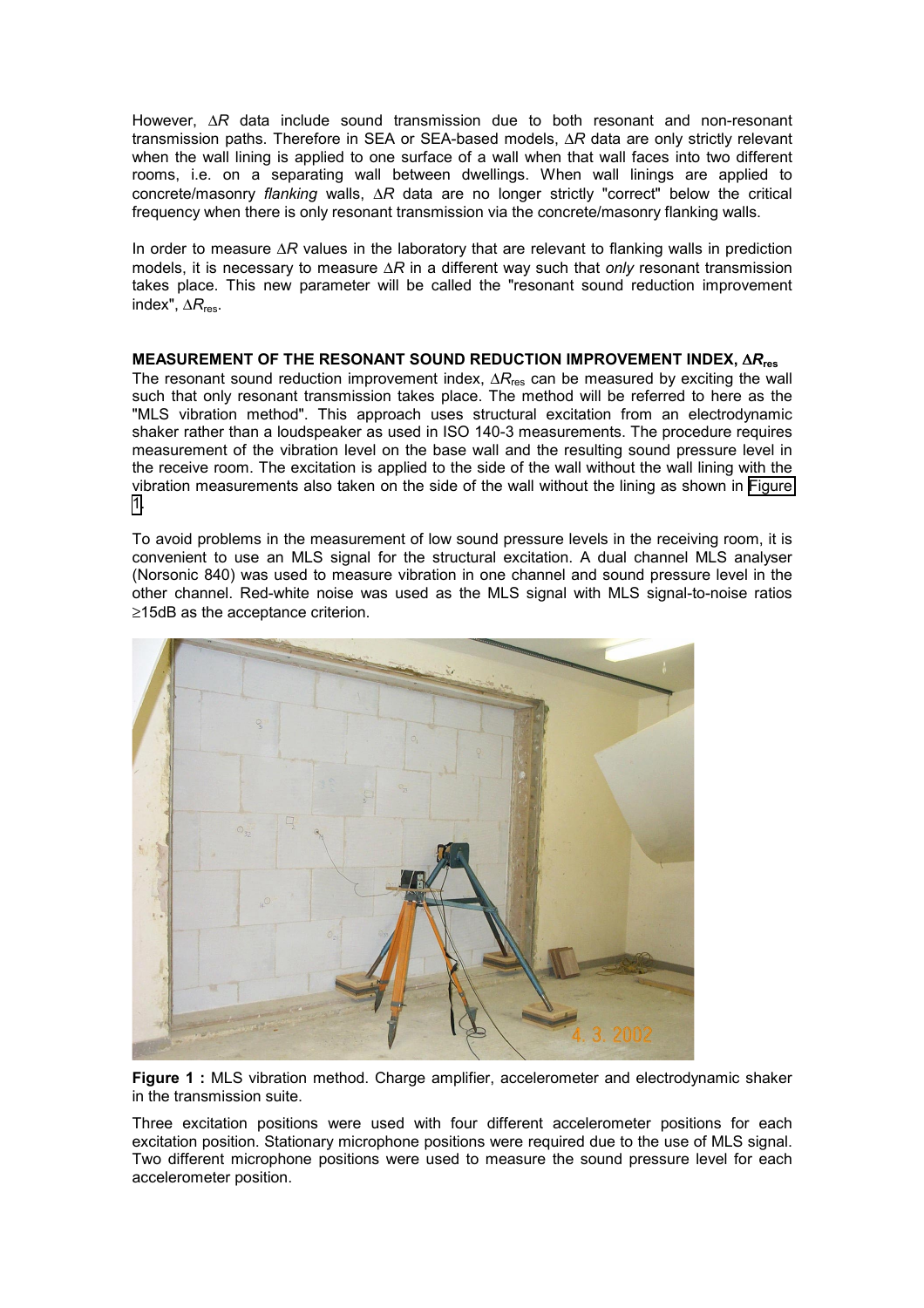The criteria in the CEN/TC126/WG6 frame document<sup>4</sup> for vibration level difference measurements were used to select excitation and measurement positions. Accelerometer positions were >0.25m from any boundary of the wall, >1m from the excitation position and >0.5m away from each other.

For the wall with and without lining, the wall vibration and radiated sound pressure were measured and the standardized pressure-vibration level, *L*pv,*T*, was calculated as shown in Equation 2.

The shaker was pushed up against the base wall, hence it could not be ensured that the shaker would impart the same power to the wall at each excitation position. This was overcome by taking the arithmetic average of the three excitation positions in order to calculate  $L_{\text{ov},T}$ .

Equation 2

$$
L_{\rho v,T} = \left[ \frac{1}{3} \sum_{i=1}^{3} \left( \left( 10 \lg \left( \frac{1}{8} \sum_{j=1}^{8} 10^{L_{\rho,j}/10} \right) \right) - \left( 10 \lg \left( \frac{1}{4} \sum_{k=1}^{4} 10^{L_{v,k}/10} \right) \right) \right) \right] - 10 \lg \frac{T}{T_o}
$$

where

 $L_{\text{o}i}$  is the sound pressure level at microphone position *j* in dB re 2.10<sup>-5</sup>Pa  $L_{v,k}$  is the base wall velocity level at accelerometer position *k* in dB re 2.10<sup>-5</sup>ms<sup>-1</sup> *T* is the receive room reverberation time in seconds  $T<sub>o</sub>$  is the reference reverberation time,  $0.5s$ 

The resonant sound reduction improvement index, ∆*R*res was calculated from the standardized pressure-vibration levels for the wall with and without the wall lining as shown in Equation 3.

Equation 3  
\n
$$
\Delta R_{res} = L_{pv,T(\text{without\_lining})} - L_{pv,T(\text{with\_lining})}
$$

#### **TEST CONSTRUCTIONS**

The base wall was built from 100mm thick aircrete blocks (AAC), with a surface density of 51kg/m<sup>2</sup> and a critical frequency in the 315Hz third octave band.

Three different wall linings were applied to one side of the base wall:

- 1. Plasterboard laminate with extruded polystyrene attached using a metal frame.
- 2. Plasterboard laminate with expanded polystyrene attached using multipurpose adhesive direct bond.
- 3. Plasterboard attached using a metal frame with mineral fibre in cavity.

### **RESULTS**

The sound reduction improvement index data for the three different wall linings are shown on [Figure 2](#page-3-0) to [Figure 4.](#page-4-0)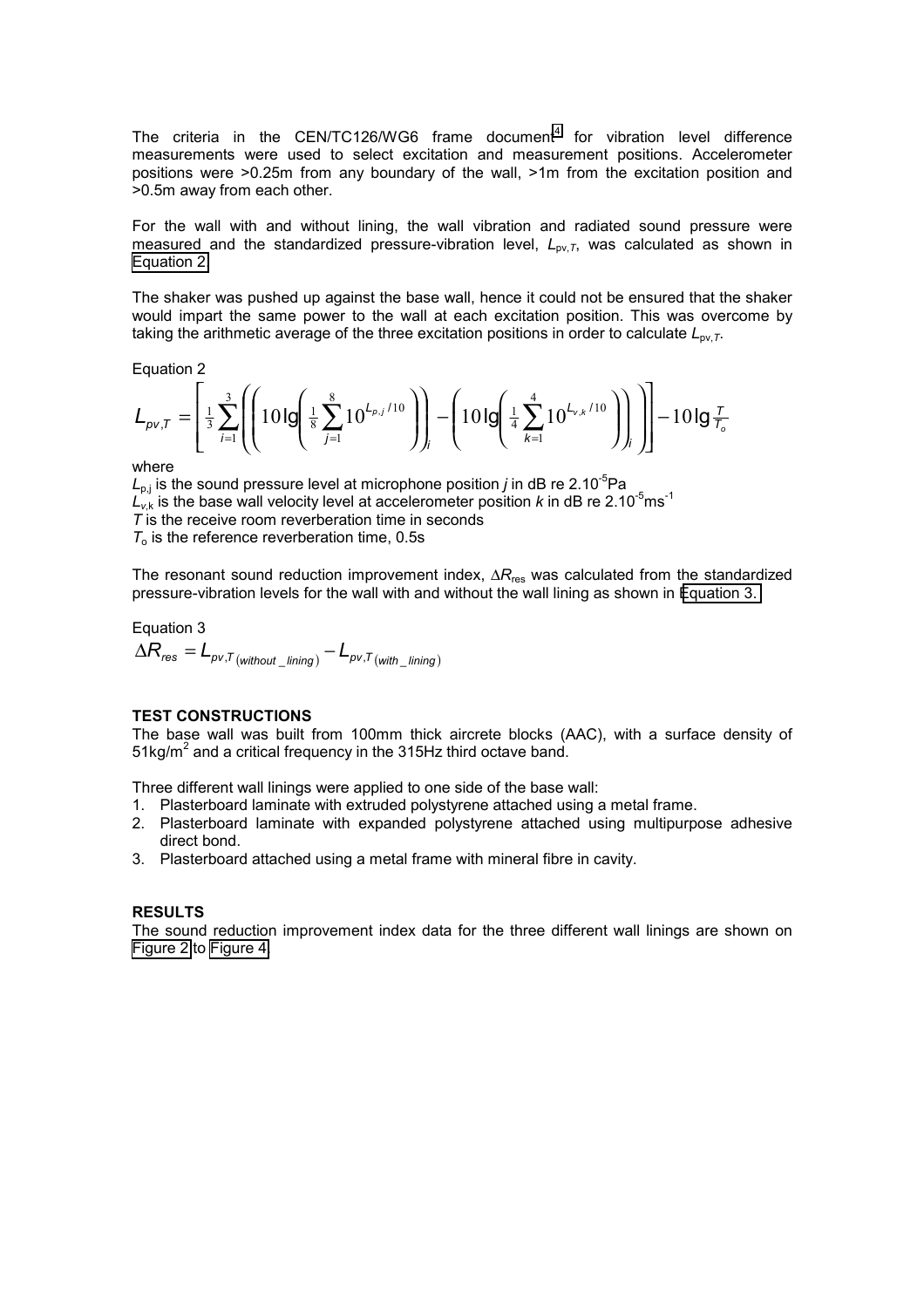<span id="page-3-0"></span>

**Figure 2** Sound reduction improvement index. Lining No. 1. Plasterboard laminate with extruded polystyrene attached using a metal frame.



**Figure 3** Sound reduction improvement index. Lining No. 2. Plasterboard laminate with expanded polystyrene attached using multipurpose adhesive direct bond.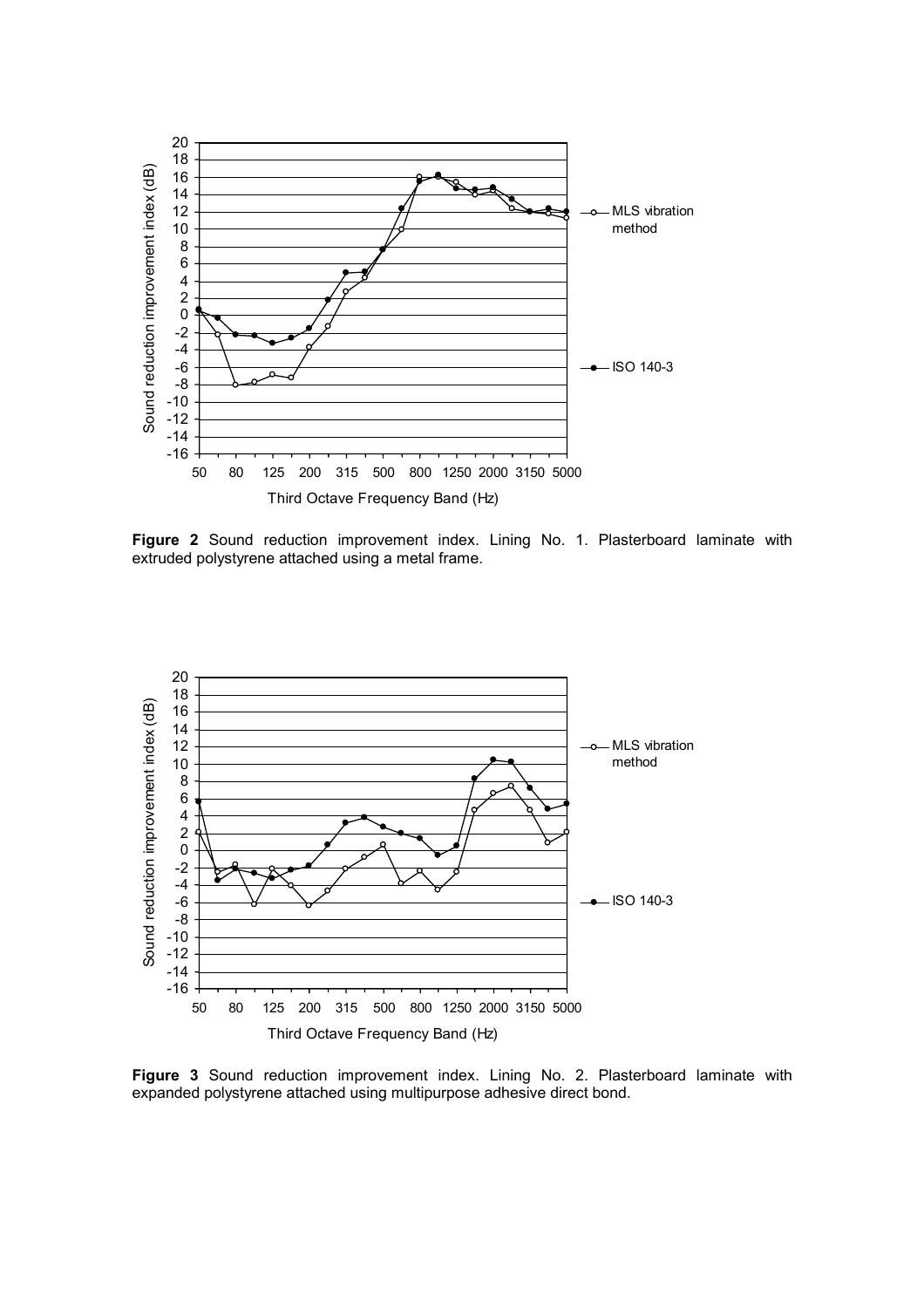<span id="page-4-0"></span>

**Figure 4** Sound reduction improvement index. Lining No. 3. Plasterboard attached using a metal frame with mineral fibre in cavity.

#### **Lining No. 1: Plasterboard laminate with extruded polystyrene attached using a metal frame**

The mass-spring resonance frequency of the plasterboard laminate on the air gap is calculated to be in the 125Hz third octave band, which corresponds to the frequency range where there are negative values of the sound reduction improvement index. The mass-spring resonance frequencies of the plasterboard on the extruded polystyrene and the plasterboard laminate on the metal frame are not known. Below the critical frequency of the base wall (315Hz third octave band) in the region of the mass-spring resonance frequency of the plasterboard laminate on the air gap, the MLS vibration method gave significantly lower values for the sound reduction improvement index than the ISO 140-3 method.

#### **Lining No. 2: Plasterboard laminate with expanded polystyrene attached using multipurpose adhesive direct bond**

The mass-spring resonance frequency of the plasterboard laminate on the air gap is calculated to be in the 250Hz third octave band. The mass-spring resonance frequency of the plasterboard on the polystyrene is estimated (from previous measurements of the dynamic stiffness with similar polystyrene specimens) to be in the 630Hz third octave band. The MLS vibration method gave 0.5dB to 6dB lower values for the sound reduction improvement index than the ISO 140-3 method over the majority of the frequency range.

#### **Lining No. 3: Plasterboard attached using a metal frame with mineral fibre in cavity**

The mass-spring resonance frequency of the plasterboard on the air gap is calculated to be in the 100Hz third octave band. However, from the dip in the sound reduction improvement index it appears that the presence of the mineral fibre in the cavity has reduced the resonance frequency to the 80Hz third octave band. At 80Hz the MLS vibration method gave significantly lower values than the ISO 140-3 method.